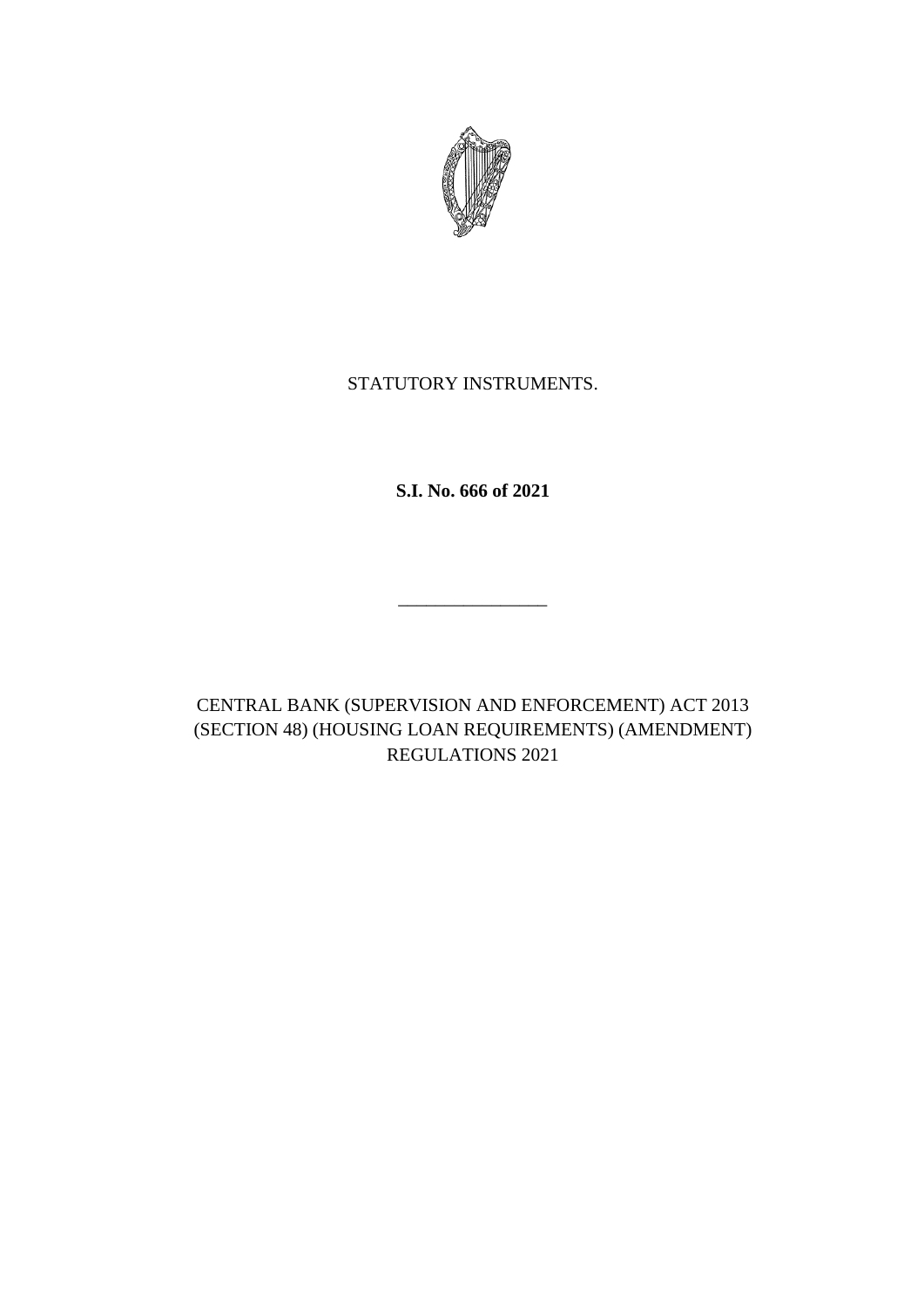### S.I. No. 666 of 2021

### CENTRAL BANK (SUPERVISION AND ENFORCEMENT) ACT 2013 (SECTION 48) (HOUSING LOAN REQUIREMENTS) (AMENDMENT) REGULATIONS 2021

In exercise of the powers conferred on the Central Bank of Ireland (the "Bank") by section 48 of the Central Bank (Supervision and Enforcement) Act 2013 (No. 26 of 2013) (the "Act"), the Bank, having consulted the Minister for Finance in accordance with section 49(1) of the Act, hereby makes the following regulations:

1. These Regulations may be cited as the Central Bank (Supervision and Enforcement) Act 2013 (Section 48) (Housing Loan Requirements) (Amendment) Regulations 2021.

2. In these Regulations "Principal Regulations" means the Central Bank (Supervision and Enforcement) Act 2013 (Section 48) (Housing Loan Requirements) Regulations 2015 (S.I. No. 47 of 2015).

3. Regulation 2(1) of the Principal Regulations is amended by substituting the definition of 'housing loan' with the following:

" 'housing loan' means -

- (a) the amount advanced or the total sum of amounts advanced by a lender to a borrower which are or are to be secured on a residential property, or
- (b) where the context so requires in:
	- (i) Regulation 5, subparagraphs  $(1A)$  and  $(2A)$ ;
	- (ii) Regulation 6, subparagraphs  $(2)(b)$ ,  $(2A)(b)$  and  $(2A)(4)(b)$ ,

the amount to be advanced or the total sum of amounts to be advanced by a lender to a borrower which will be secured on a residential property;"

4. Regulation 3 of the Principal Regulations is amended by inserting after Regulation 3(2) the following:

"(3) A lender shall not be taken to have contravened paragraph (2), with regard to a lender's participation in the government shared equity scheme, where the lender participates in the government shared equity scheme.

*Notice of the making of this Statutory Instrument was published in "Iris Oifigiúil" of* 10*th December,* 2021*.*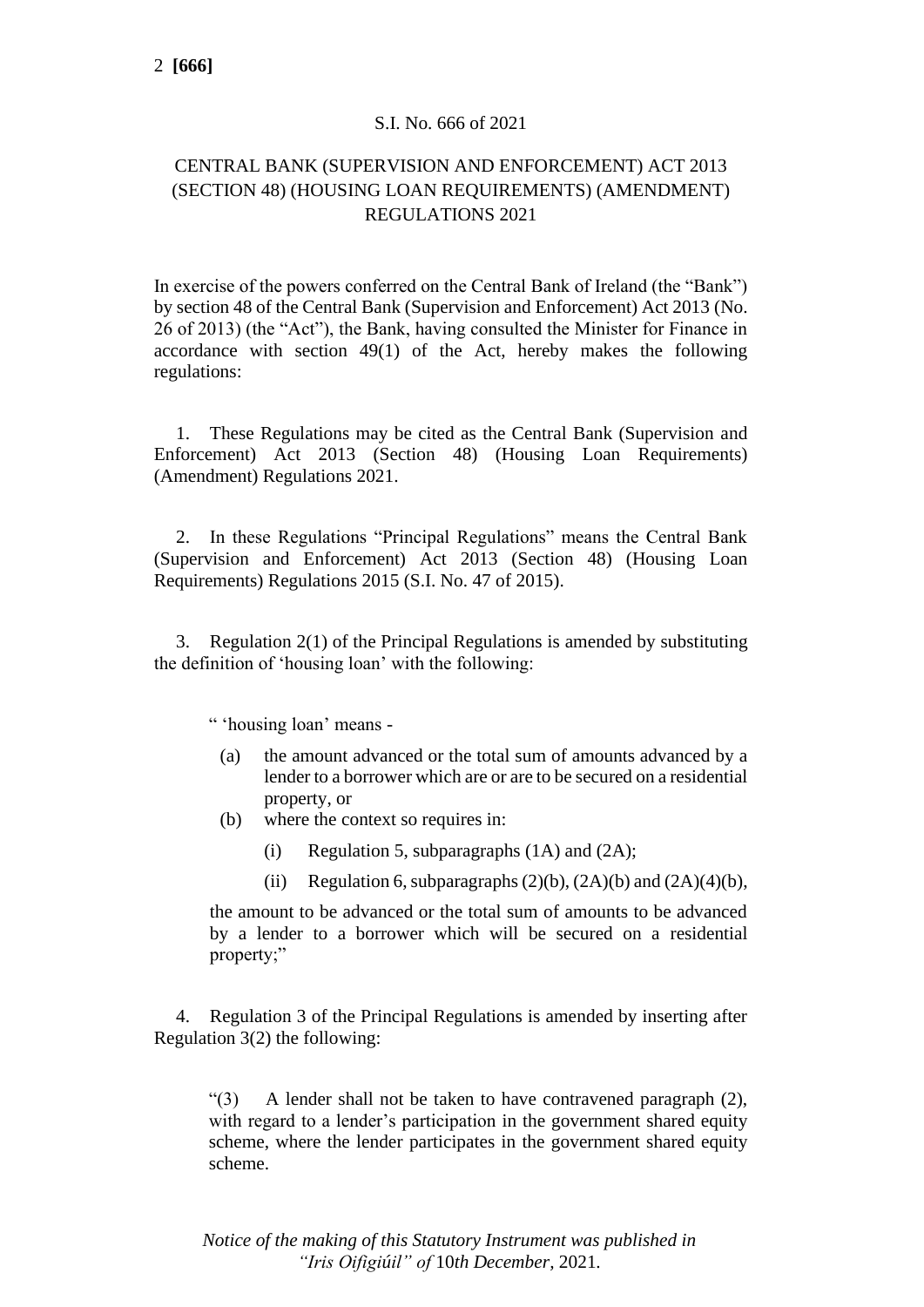(4) In this Regulation, 'government shared equity scheme' means a scheme whereby the Minister for Housing, Local Government and Heritage may, out of moneys provided by the Oireachtas, contribute funds towards a special purpose vehicle established to make funds available to purchase an equity share in dwellings for the purpose of assisting persons to purchase such dwellings in accordance with the terms of a memorandum of agreement to be made between the Minister for Housing, Local Government and Heritage and such special purpose vehicle, as provided for at Part 4 of the Affordable Housing Act 2021."

- 5. Regulation 5 of the Principal Regulations is amended by-
	- (a) inserting after paragraph (1) the following:
		- "(1A). If, in a relevant period referred to in paragraph (1), a lender has -
			- (a) issued a fully underwritten approval to a first-time buyer to make a high loan-to-income housing loan for principal home purposes, and
			- (b) the high loan-to-income housing loan for principal home purposes is not advanced during that relevant period,

provided that the housing loan is advanced within 6 months of the end of that relevant period, it may be regarded as having been advanced during the relevant period referred to in paragraph (1) for the purposes of calculating the total aggregate monetary amounts advanced to borrowers who are first-time buyers under high loan-to-income housing loans made for principal home purposes.

(1B) The value of the total aggregate monetary amounts advanced by a lender to which paragraph (1A) applies, shall not be included for the purposes of calculating the total aggregate monetary amounts advanced by a lender to borrowers who are first-time buyers under [housing loans](defid:43880) made for [principal home](defid:43889)  [purposes](defid:43889) in any [relevant period.](defid:43890)"

- (b) inserting after paragraph (2) the following:
	- "(2A). If, in a relevant period referred to in paragraph (2), a lender has -
		- (a) issued a fully underwritten approval to a borrower that is not a first-time buyer to make a high loan-toincome housing loan for principal home purposes, and
		- (b) the high loan-to-income housing loan for principal home purposes is not advanced during that relevant period,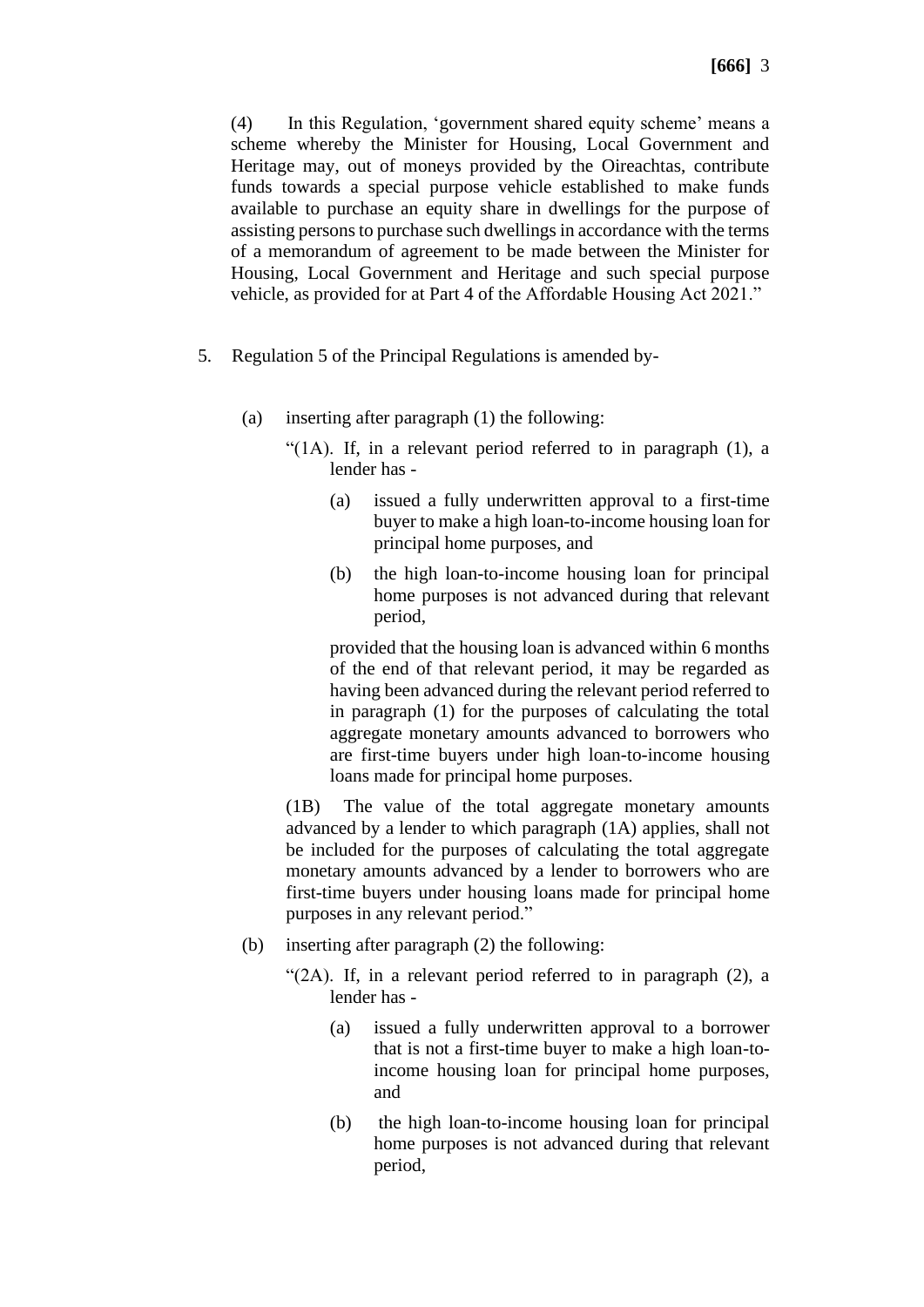provided that the housing loan is advanced within 6 months of the end of that relevant period, it may be regarded as having been advanced during the relevant period referred to in paragraph (2) for the purposes of calculating the total aggregate monetary amounts advanced to borrowers who are not first-time buyers under high loan-to-income housing loans made for principal home purposes.

(2B). The value of the total aggregate monetary amounts advanced by a lender to which paragraph (2A) applies, shall not be included for the purposes of calculating the total aggregate monetary amounts advanced by a lender to borrowers who are not first-time buyers under [housing loans](defid:43880) made for [principal home](defid:43889)  [purposes](defid:43889) in any [relevant period.](defid:43890)"

6. The Principal Regulations are amended by substituting for Regulation 6 the following:

> "(1) Subject to paragraphs (2) and (2A) of this Regulation, a lender shall ensure that:

- (a) the loan-to-value ratio of a housing loan where the borrower is not a first-time buyer and the residential property on which the [housing loan](defid:43880) is or is to be secured is a principal home shall not exceed 80 per cent;
- (b) the loan-to-value ratio of a housing loan where the borrower is a first-time buyer and the residential property on which the housing loan is or is to be secured is a principal home shall not exceed 90 per cent.
- (2) (a) A lender shall ensure that the total aggregate monetary amounts advanced in a [relevant](defid:43890) period under [housing loans](defid:43880) -
	- (i) made to [borrowers](defid:43876) who are not [first-time](defid:43878)  [buyers,](defid:43878)
	- (ii) made for [principal home purposes,](defid:43889) and
	- (iii) which do not comply with paragraph  $(1)(a)$ ,

does not exceed 20 per cent of the total aggregate monetary amounts advanced to [borrowers](defid:43876) who are not [first-time buyers](defid:43878) under [housing loans](defid:43880) made for [principal home purposes](defid:43889) in that [relevant period.](defid:43890)

- (b) If, in a relevant period referred to in paragraph  $(2)(a)$ , a lender has -
	- (i) issued a fully underwritten approval in respect of a housing loan to be advanced to a borrower who is not a first-time buyer for principal home purposes and which does not comply with paragraph  $(1)(a)$ , and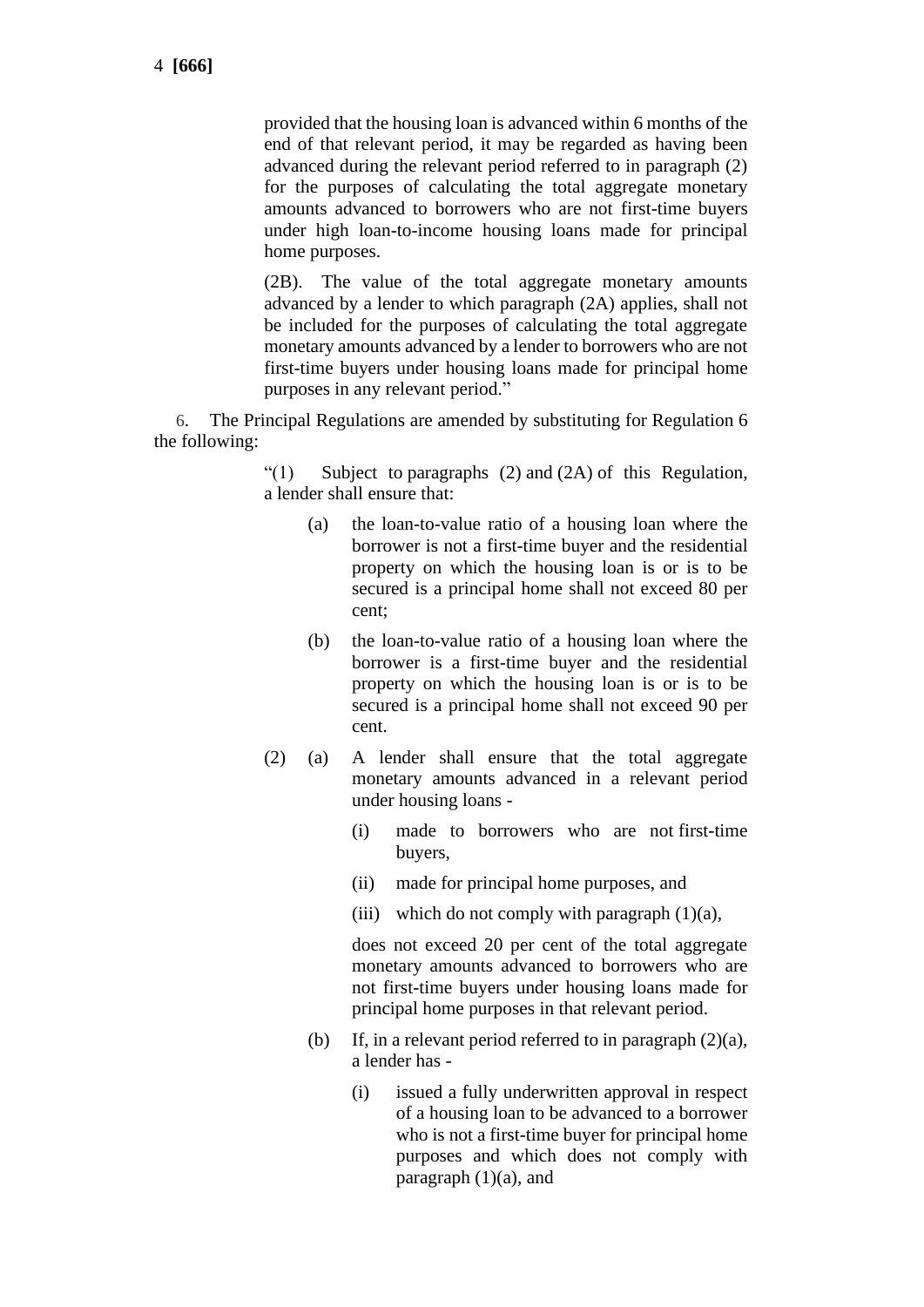(ii) the housing loan is not advanced during that relevant period,

provided that the housing loan is advanced within 6 months of the end of that relevant period, it may be regarded as having been advanced in the relevant period referred to in paragraph (2)(a) for the purposes of calculating the total aggregate monetary amounts advanced by the lender to borrowers under housing loans of the type referred to in paragraph 2(a).

(c) The value of the total aggregate monetary amounts advanced by a lender to which paragraph (2)(b) applies, shall not be included for the purposes of calculating the total aggregate monetary amounts advanced by a lender to borrowers who are not first-time buyers under housing loans made for principal home purposes in any relevant period.

- (2A). (a) A lender shall ensure that the total aggregate monetary amounts advanced in a [relevant period](defid:43890) under [housing loans](defid:43880) -
	- (i) made to [first-time buyers,](defid:43878)
	- (ii) made for [principal home purposes,](defid:43889) and
	- iii) which do not comply with paragraph  $(1)(b)$ ,

does not exceed 5 per cent of the total aggregate monetary amounts advanced to [first-time buyers](defid:43878) under [housing loans](defid:43880) made for [principal home](defid:43889)  [purposes](defid:43889) in that [relevant period.](defid:43890)

- (b) If, in a relevant period referred to in paragraph  $(2A)(a)$ , a lender has -
	- (i) issued a fully underwritten approval in respect of a housing loan to be advanced to a borrower who is a first-time buyer for principal home purposes and which does not comply with paragraph  $(1)(b)$ , and
	- (ii) that housing loan is not advanced during that relevant period,

provided that the housing loan is advanced within 6 months of the end of that relevant period, it may be regarded as having been advanced in the relevant period referred to in paragraph (2A)(a) for the purposes of calculating the total aggregate monetary amounts advanced by the lender to borrowers under housing loans of the type referred to in paragraph  $(2A)(a)$ .

(c) The value of the total aggregate monetary amounts advanced by a lender to which paragraph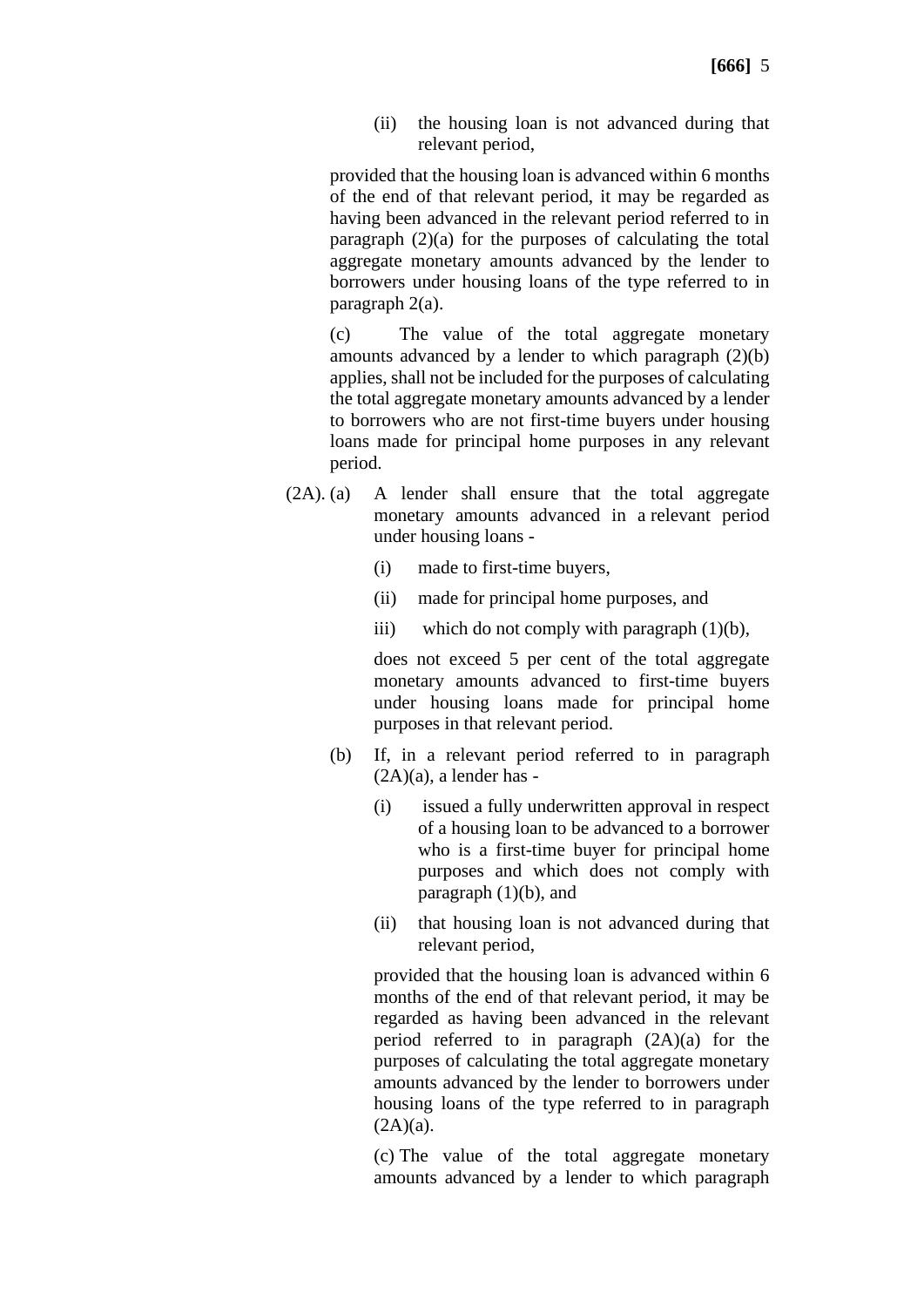(2A)(b) applies, shall not be included for the purposes of calculating the total aggregate monetary amounts advanced by a lender to borrowers who are first-time buyers under housing loans made for principal home purposes in any relevant period.

- (3) Subject to paragraph (4) of this Regulation, a [lender](defid:43883) shall ensure that the [loan-to-value ratio](defid:43884) of a [housing loan](defid:43880) which is not made for [principal home purposes](defid:43889) shall not exceed 70 per cent.
- (4) (a) A [lender](defid:43883) shall ensure that the total aggregate monetary amounts advanced under [housing loans](defid:43880) that are not made for principal home purposes and that do not comply with paragraph (3) shall not exceed 10 per cent of the total aggregate monetary amounts advanced to [borrowers](defid:43876) under [housing loans](defid:43880) which are not made for [principal home purposes](defid:43889) in that [relevant](defid:43890)  [period.](defid:43890)
	- (b) If, in a relevant period referred to in paragraph  $(4)(a)$ , a lender has -
		- (i) issued a fully underwritten approval in respect of a housing loan to be advanced to a borrower under a housing loan which is not made for principal home purposes and which does not comply with paragraph (3), and
		- (ii) that housing loan is not advanced during that relevant period,

provided that the housing loan is advanced within 6 months of the end of that relevant period, it may be regarded as having been advanced in the relevant period referred to in paragraph (4)(a) for the purposes of calculating the total aggregate monetary amounts advanced by the lender to borrowers under housing loans which are not made for principal home purposes and which do not comply with paragraph (3).

- (c) The value of the total aggregate monetary amounts advanced by a lender to which paragraph 4(b) applies, shall not be included for the purposes of calculating the total aggregate monetary amounts advanced to borrowers under housing loans which are not made for principal home purposes in any relevant period.
- (5) This Regulation shall not apply to a new housing loan for the purchase of a principal home advanced to a [borrower](defid:43876) who is at the time that the housing loan is advanced a [borrower](defid:43876) under a negative equity loan."

7. The amendment or substitution of any enactment, or part of enactment, by these Regulations -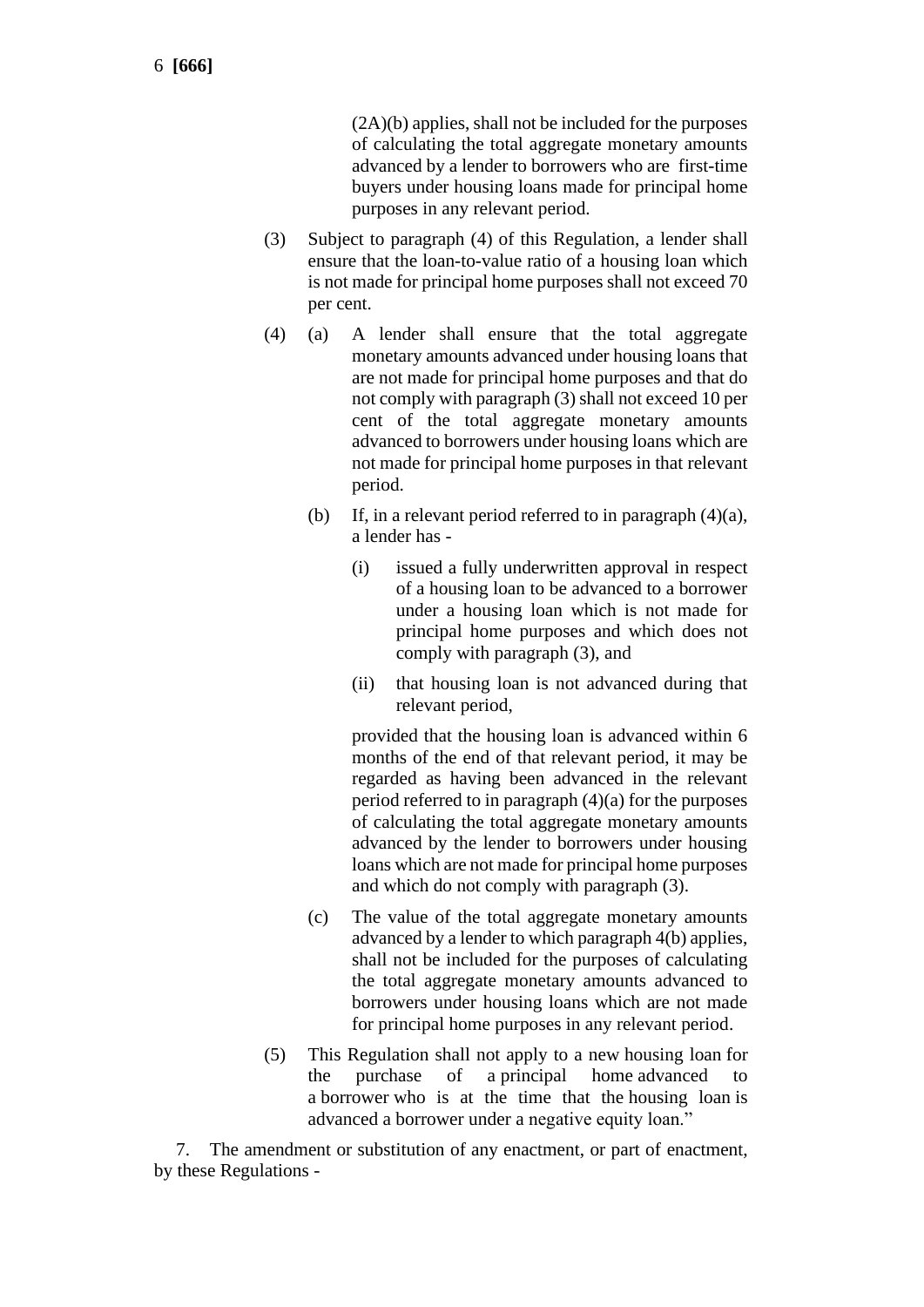- (a) shall not affect any direction given by the Bank, any investigation or any disciplinary, sanctioning or enforcement action undertaken by the Bank or by any other person, in respect of any matter in existence at, or before, the time of the amendment or substitution, and
- (b) shall not preclude the taking of any legal proceedings, or the undertaking of any investigation, or disciplinary, sanctioning or enforcement action by the Bank or any other person, in respect of any contravention of an enactment (including anything, amended or substituted by these Regulations) or any misconduct which may have been committed before the time of the amendment or substitution.

Signed for and on behalf of the CENTRAL BANK OF IRELAND 7 December 2021

#### GABRIEL MAKHLOUF,

Governor of the Central Bank of Ireland.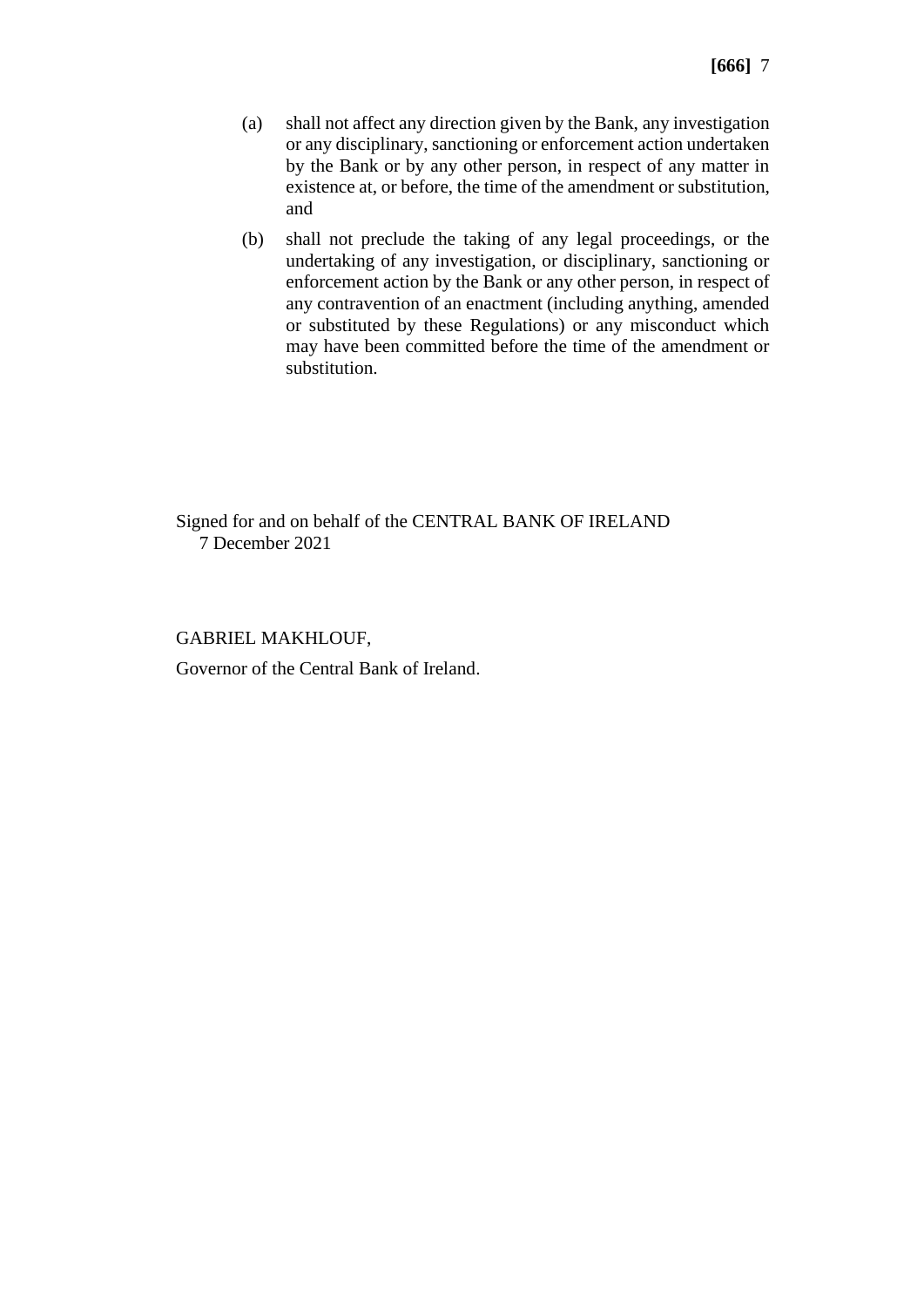### EXPLANATORY NOTE

## (*This note does not form part of the Instrument and does not purport to be a legal interpretation*)

These Regulations amend the [Central Bank \(Supervision and Enforcement\) Act](https://service.betterregulation.com/document/176696)  [2013 \(Section 48\) \(Housing Loan Requirements\) Regulations 2015 \(S.I. No. 47](https://service.betterregulation.com/document/176696)  [of 2015\).](https://service.betterregulation.com/document/176696)